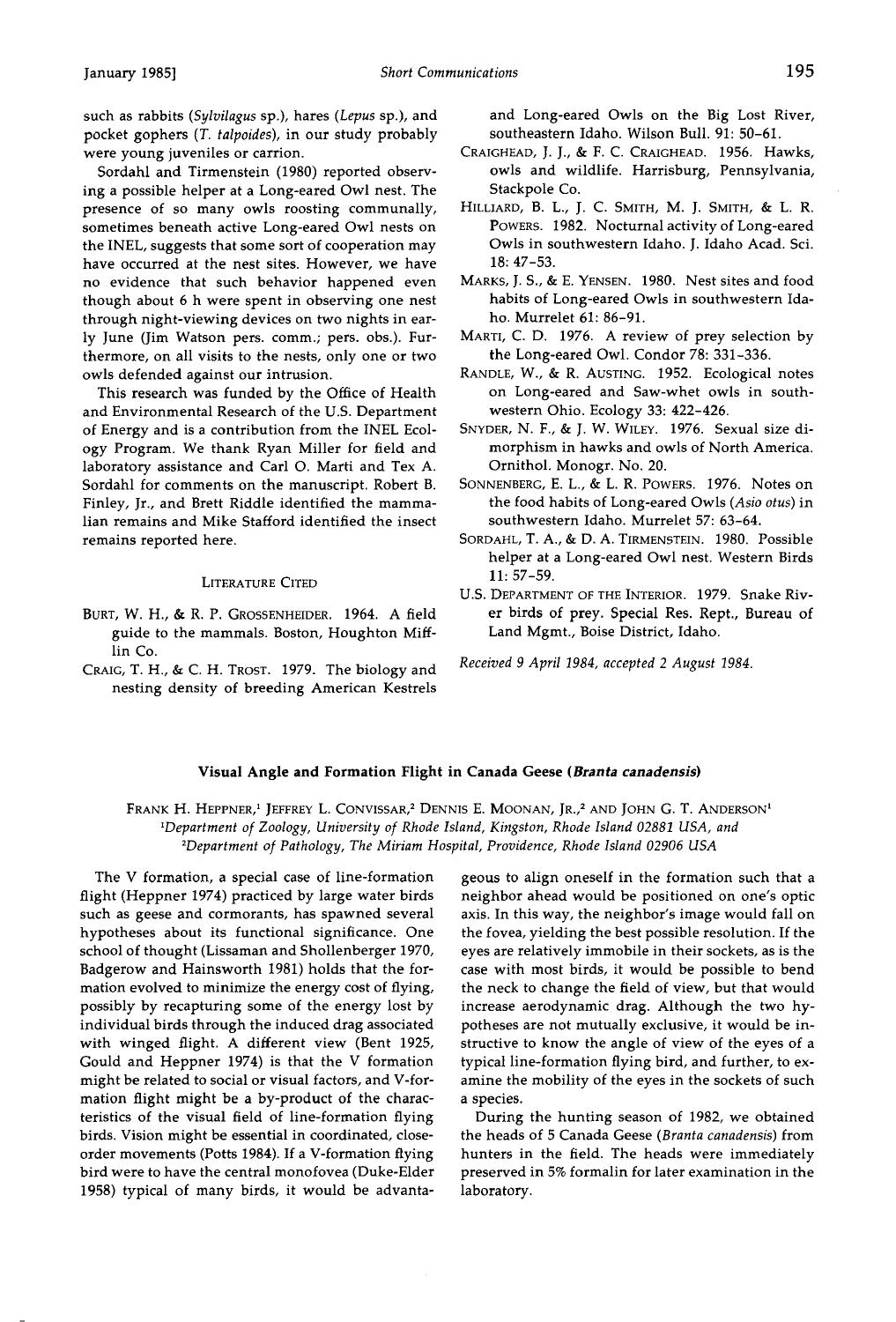

**Fig. 1. Geometric determination of angle of formation required for birds to be on the optic axis. See text for explanation.** 

**The heads were mounted in a clamping device and**  the angle of the eyes (Fig.  $1, \lambda$ ) measured with a go**niometer-protractor. The apex of the goniometer was placed over the tip of the bill, and the legs of the instrument were spread until they touched the exposed portion of the eyes. The mean angle of the**  eyes was  $31.4^{\circ} \pm 2.6^{\circ}$  SD.

**The distance between the optic axis and a line parallel to the optic axis but intersecting the apex of the bill was measured and recorded as the tip-optic axis**  distance. The mean value of this distance was  $8.9 \pm$ **0.6 cm SD.** 

**One head was further studied to determine the actual field of vision. The goniometer was used to determine total width of field, degree of binocularity, and width of the blind area behind the head.** 

The visual field for each eye was 135°. There was **a binocular overlap of 20 ø and a blind area at the back of the head of 29 ø on each side of the midline. These values correspond closely with those reported by Molodousky (1979) for other line-formation flying birds such as the Smew (Mergellus albellus), which had 25 ø of binocular vision and a blind area at the**  back of the head of 31° on each side of the midline.

**Two of the eye globes were then dissected out for microscopic examination. The eyes were imbedded**  **in paraffin, and 5-7-• horizontal sections were made. Bielchowski's silver staining method for rods and cones was used for qualitative determination of cone density. The retina appeared to be afoveate. The orbital muscles were well developed, suggesting a potential for movement of the eye within the orbit.** 

**In the fall of 1983, 3 live, pinioned Canada Geese were obtained for photographic examination of eye**  movement. A 16-mm ciné camera was mounted on a **tripod and aimed at a tabletop surface upon which the goose's head could be firmly pressed, while its body was supported by an experimenter. A vertical grid was mounted behind the tabletop to provide a frame of reference. When the head was immobilized, various objects were moved through the animal's field of vision. Both frontal and lateral views were taken. No individual filming lasted longer than 60 s. Frameby-frame analysis of the film suggested that some movement of the eye existed, but its magnitude was**  not greater than  $\pm 5\%$  off the optic axis.

**A geometric calculation was performed to determine what angle the legs of a V formation would have to be, if the birds were positioned along the visual axis of the eyes (Fig. 1).** 

If the angle of the eyes is  $\lambda$ ,  $\Theta$  is one-half  $\lambda$ , e is the **distance between the apex of the bill and the center**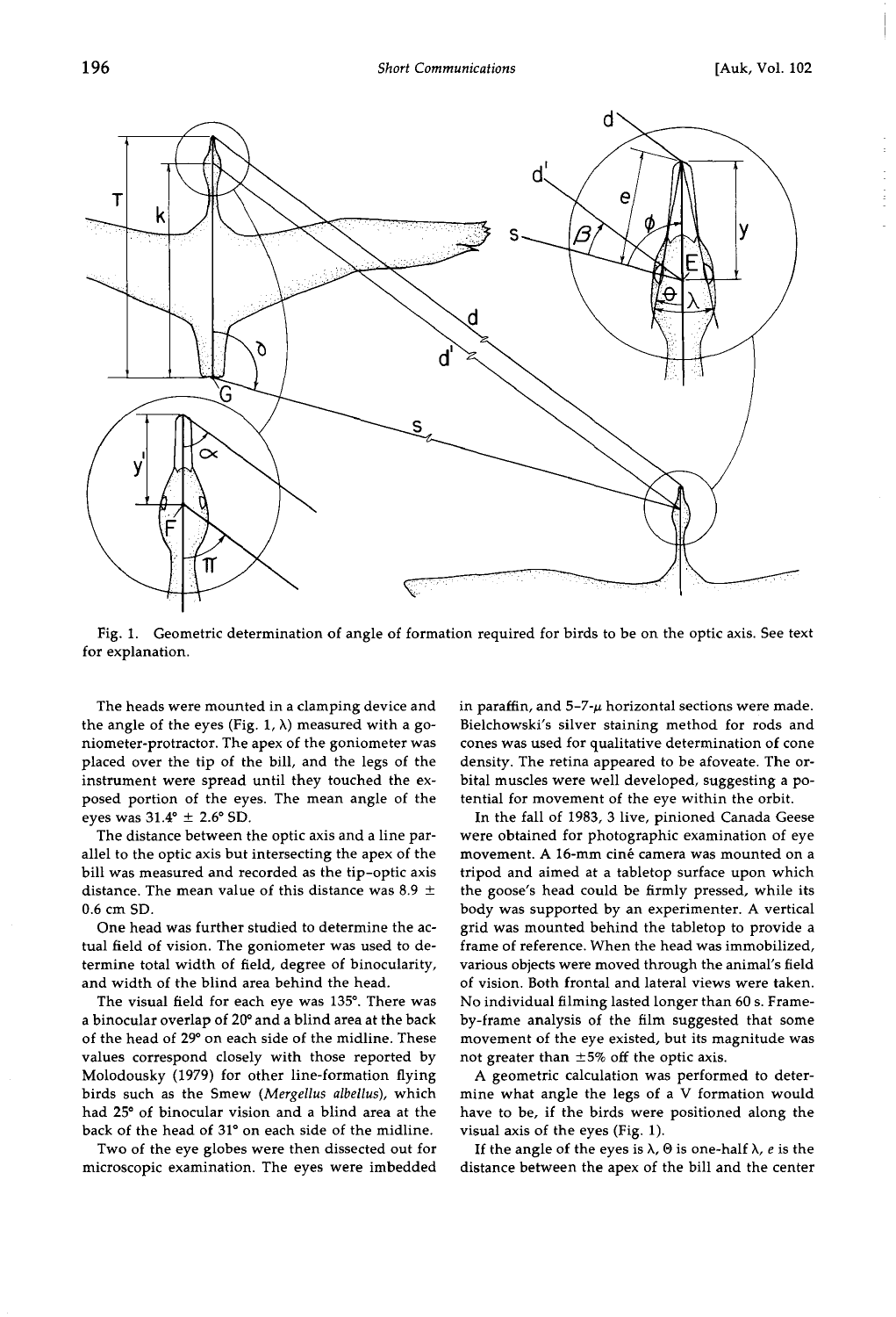| Bird<br>number | $\theta$ (°) | $e$ (cm) | $T(m)^*$ | $\delta$ (°) | y(m) | $d(m)^a$ | $\beta$ (°) | $\alpha$ (°) | $2\alpha$ (°) |
|----------------|--------------|----------|----------|--------------|------|----------|-------------|--------------|---------------|
|                | 15.8         | 8.4      | 0.85     | 105.7        | 0.09 | 4.1      | 10.3        | 63.9         | 127.8         |
| 2              | 13.7         | 8.3      | 0.85     | 103.9        | 0.09 | 4.1      | 10.5        | 65.7         | 131.4         |
| 3              | 15.2         | 9.1      | 0.85     | 185.2        | 0.09 | 4.1      | 10.3        | 64.5         | 129.0         |
| 4              | 17.4         | 9.6      | 0.85     | 107.4        | 0.09 | 4.1      | 10.1        | 62.6         | 125.1         |
| 5              | 16.3         | 9.3      | 0.85     | 106.3        | 0.09 | 4.1      | 10.2        | 63.5         | 127.0         |
| Mean           | 15.7         | 8.9      | 0.85     | 105.7        | 0.09 | 4.1      | 10.3        | 64.0         | 128.1         |

TABLE 1. Relationship of angle of view to position in formation. Refer to Fig. 1 for location of values.

**Values taken from Gould and Heppner (1974).** 

of the eye,  $\phi = 90^\circ - \Theta$ , and *y*, the distance from the **apex of the bill down the midline of the head to the**  intersection of the optic axis, is  $e/\cos\Theta$ .

**If the visual line S is extended to the tail of the immediate leading neighbor, the smallest possible angle for a V formation that would place the tail of that neighbor on the visual line can be determined.**  T is the distance from apex of bill to tail,  $\delta = 180^\circ$  -**•, and d is the distance from billtip to billtip. For this value, Gould and Heppner's (1974) center-to-center distance was used, with center-to-center and tip-totip distances forming equal sides of a parallelogram.** 

To solve for  $\alpha$ , a line parallel to  $d$  was drawn from E to F. As T is parallel to  $y, d = d'$ . Distance  $k = T$  $y'$ . Distances  $k$  and  $d'$  and angle  $\delta$  are known, so the **Law of Sines can be used to calculate angle O:** 

$$
\frac{\sin \delta}{d'} = \frac{\sin \beta}{k}
$$

**Because d and d' are parallel lines intersecting a**  line, angle  $\pi$  is 180° – ( $\delta$  –  $\beta$ ) and  $\pi$  =  $\alpha$ . The angle **between the legs of a V structured such that the tail of a bird lies on the visual axis of a trailing neighbor is given by 2a. Table 1 shows the measured and calculated distances and angles for the 5 heads studied.** 

**To fly so that each bird on a leg would be on the visual axis of its following neighbor, the angie of the**  V should be  $128.1^\circ \pm 2.1^\circ$  SD. The angles reported for V-formation flying birds are 27.5-44° (Canada Geese, Gould and Heppner 1974), 38-124° (Canada Geese, Williams et al. 1976), and 24-121.75° [Ameri**can White Pelicans (Pelecanus erythrorhynchos), O'Malley and Evans 1982]. It is clear that formationflying birds typically are not flying along their optic axes. Lack of a distinct fovea would not encourage alignment along the optic axis, because the image of a neighbor presumably would be equally sharp across the visual field.** 

**Of the line formations, the V has prompted the most interest (Higdon and Corrsin 1978, Badgerow 1982). This is natural, because its symmetry attracts the observer's attention. However, those who have studied it in the field have noticed that true Vs are both uncommon and highly variable in structure.** 

**Of the formations Gould and Heppner (1974) stud-**

**led, 16.4% were Vs. Williams et al. (1976) noted that "The V's were rarely regular, and more often should be described as a 'J'." O'Malley and Evans (1982) observed a range of 0.9-10.4% Vs in their pelican formations.** 

**To maximize aerodynamic advantage Lissaman and Schollenberger (1970) suggested that birds should fly**  in a formation with an approximate angle of 104°. **The present study suggests that birds would have to**  fly in a formation of 128°, so that each bird on a leg **would be on the visual axis of its following neighbor. That birds in the field do not fly in either of these configurations suggests that a reexamination of the phenomenon might be useful.** 

**If a behavior confers a selective advantage, one expects to see it used frequently under appropriate conditions. The V formation seems to be characterized by rarity and variability, so the question must be asked, Does the V in fact have any functional significance, or is it simply a by-product of a larger phenomenon of genuine utility?** 

**A V is a type of echelon formation, as is a J or a single-line echelon. If we consolidate Js, Vs, and single echelons into a larger "echelon" category, we find that echelon flight of all kinds is the most common line formation in any of the reported field studies. What might be the significance of echelon flight?** 

**The reported range of V angles for V-formation**  flight is 24-124°. Dividing those values in half yields **the angle of the echelons that make up the V. The**  most acute angle reported for an echelon is thus 12<sup>o</sup>.

**If the visual field of the Canada Goose is examined,**  it is seen that there is a blind area to the rear of 29° **on each side of the midline. If the angle of the for**mation were greater than 29°, every bird along the **echelon would be able to see every other bird in line, including those flying behind. [This assumes that the birds are not flying exactly on a straight line, in which case nearby birds would block the view of more distant ones. Williams et al. (1976) noted that the apex of the V frequently was rounded.]** 

**If birds fly in a column, they cannot see the birds behind them and lose visual communication with following members of the flock. If they fly abreast of one other, they cannot follow the leader because there**